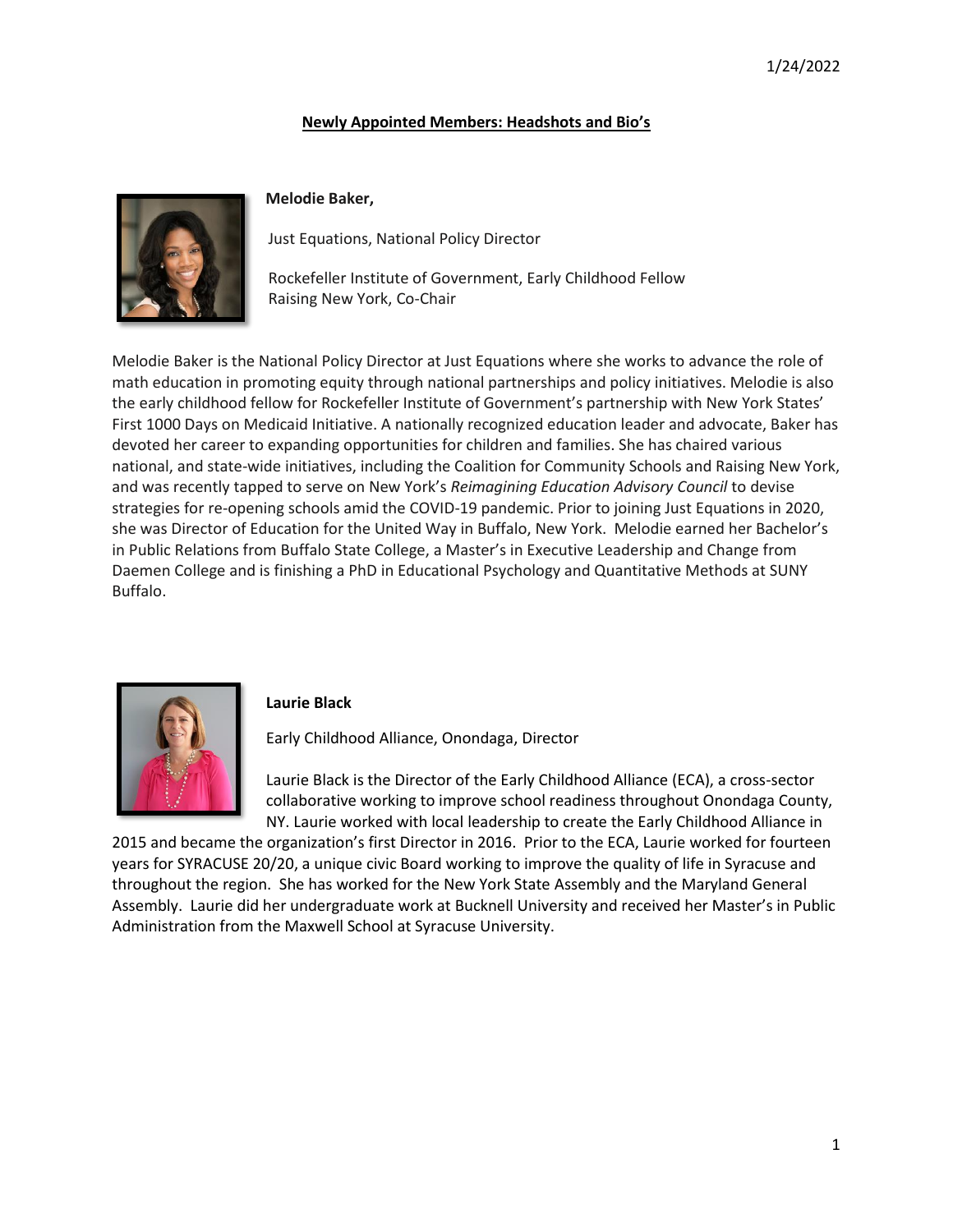

### **Bonnie Catlin, LCSW**

New York State Office of Mental Health Office of Prevention and Health Initiatives Director for Strategic Clinical Solutions

Since her arrival at OMH, Bonnie has pioneered prevention efforts, first as the Director for Strategic Clinical Solutions within the Division for Integrated Community Services for Children & Families, and now in the newly created Office for Prevention and Health Initiatives (OPHI). Her leadership on child and family prevention, infant and early childhood mental health, integration with primary care, cross system collaboration, and school-community partnership has helped move the dial on the social emotional wellness of children and families and helped lay the groundwork for OPHI. She has a knowledge base and wealth of experience in children's mental health, early childhood services, and Systems of Care. Prior to her tenure at OMH, she worked for nearly 20 years in county government. Having served as an Intensive Case Manager, Children's Single Point of Access (SPOA) Coordinator, and the Clinical Director, she has a deep understanding of the children's service delivery system and insights into how to continue to improve it.



# **Kelvin Chan** PhD, MTS, MPH

Early Childhood, Robin Hood Foundation, Managing Director

## [www.robinhood.org](http://www.robinhood.org/)

Kelvin Chan, Ph.D., is the Managing Director of Early Childhood at Robin Hood. He leads the Foundation's ambitious efforts to optimize birth outcomes,

maternal health and early childhood development. Dr. Chan's portfolio includes the Fund for Early Learning, one of the nation's largest philanthropic funds focused on optimizing brain development in infants and toddlers. Before joining Robin Hood, Dr. Chan was the director of early childhood development at the New York City Health Department. Dr. Chan's undergraduate, master's and doctoral training in public health are from Brown, Columbia and Cambridge Universities, respectively. He also holds a master's degree in comparative world religions from Harvard University. Dr. Chan is also a member of the Board of Directors of Child Care Aware of America [\(www.childcareaware.org\)](http://www.childcareaware.org/).



### **Amy Jimerson**

Seneca Nation of Indians

Amy Jimerson resides on the Allegany Territory located in Salamanca New York with her husband of 35 years. She has a son and daughter who has blessed her with 4 beautiful Grandchildren. She is an enrolled member of the Seneca Nation of the Turtle Clan. She currently works for the nation as the Director of Seneca Arts and Learning Center. As a classroom teacher she has more than 30 years of

experience, and 10 years of administrative work in the Early Childhood field.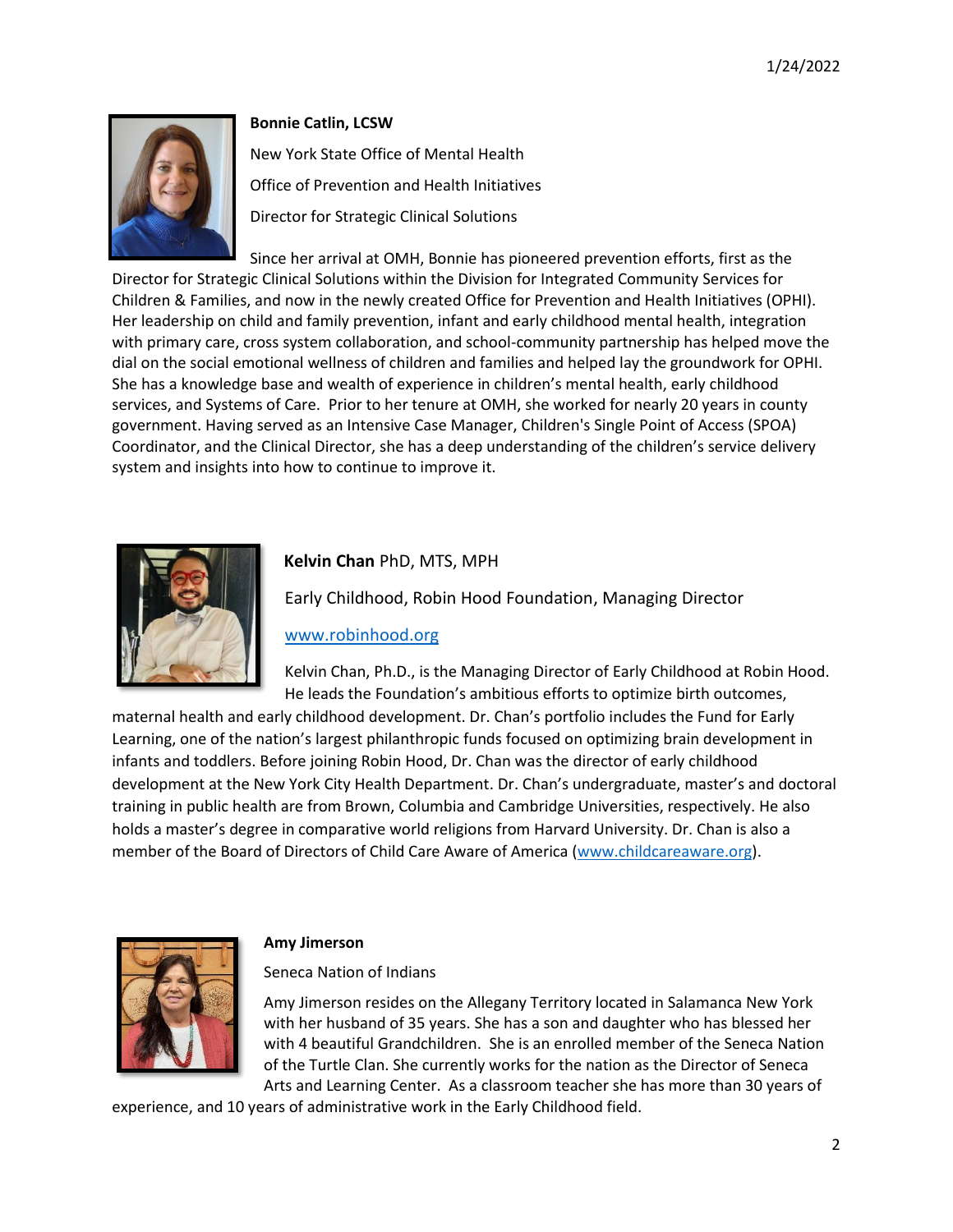

#### **Jackie Orr**

NYS Community Action Association

<https://www.nyscommunityaction.org/>

Jackie is currently the New York State Community Action Association (NYSCAA) CEO and has been since 2018. NYSCAA is the membership association, providing training

and technical assistance to the 47 Community Action Agencies across the state. Jackie worked at NYSCAA as the Director of Operations at NYSCAA from 2010-2016. She left NYSCAA to work for the National Association for State Community Services Programs (NASCSP) as the CSBG State Assistance Director. During her time with NASCSP, Jackie worked to assist state offices with their management of Community Service Block Grant (CSBG) responsibilities, helped to organize the new CSBG Annual Report and created tools and resources for state office administrators. Jackie is a Certified Results Oriented Management and Accountability (ROMA) Master Trainer and has several years of experience in facilitation and training. She has also worked in community-based organizations in the areas of mental health and literacy.



#### **Carolyn L. Wiggins**

NYS Head Start Association, Fort George Community Services, Executive Director/CEO [http://www.fortgeorgecenter.org](http://www.fortgeorgecenter.org/)

Carolyn brings over 30 years of experience as an early childhood and higher education administrator to the Head Start Community. She is skilled in nonprofit organizations,

event planning, program evaluation, strategic planning and organizational development. She holds a Bachelor of Arts in Early Childhood Education from Antioch College and a Master of Education from Antioch College Graduate School of Education in Elementary Education. She holds both New York State Permanent Teacher's Certification and California Community College Instructor's Credential in Early Childhood Education, valid for life. Under Carolyn's leadership she has expanded Fort George from a NYC Head Start Delegate Agency, serving 186 children, to a Direct Head Start/ Early Head Start Grantee serving 422 children. The agency now covers two boroughs and four communities: Washington Heights, West Harlem, and Hamilton Heights in Manhattan and Morrisania in the Bronx. In partnership with NYP Hospital Fort George provides community health workers serving children with chronic health conditions. Carolyn is also a member of NYP/PPS Finance Committee. She is member of South Bronx Rising, the New York City DOE Birth-Five Advisory Croup, the National Head Start Association State Leadership Team and the President of the New York State Head Start Association.